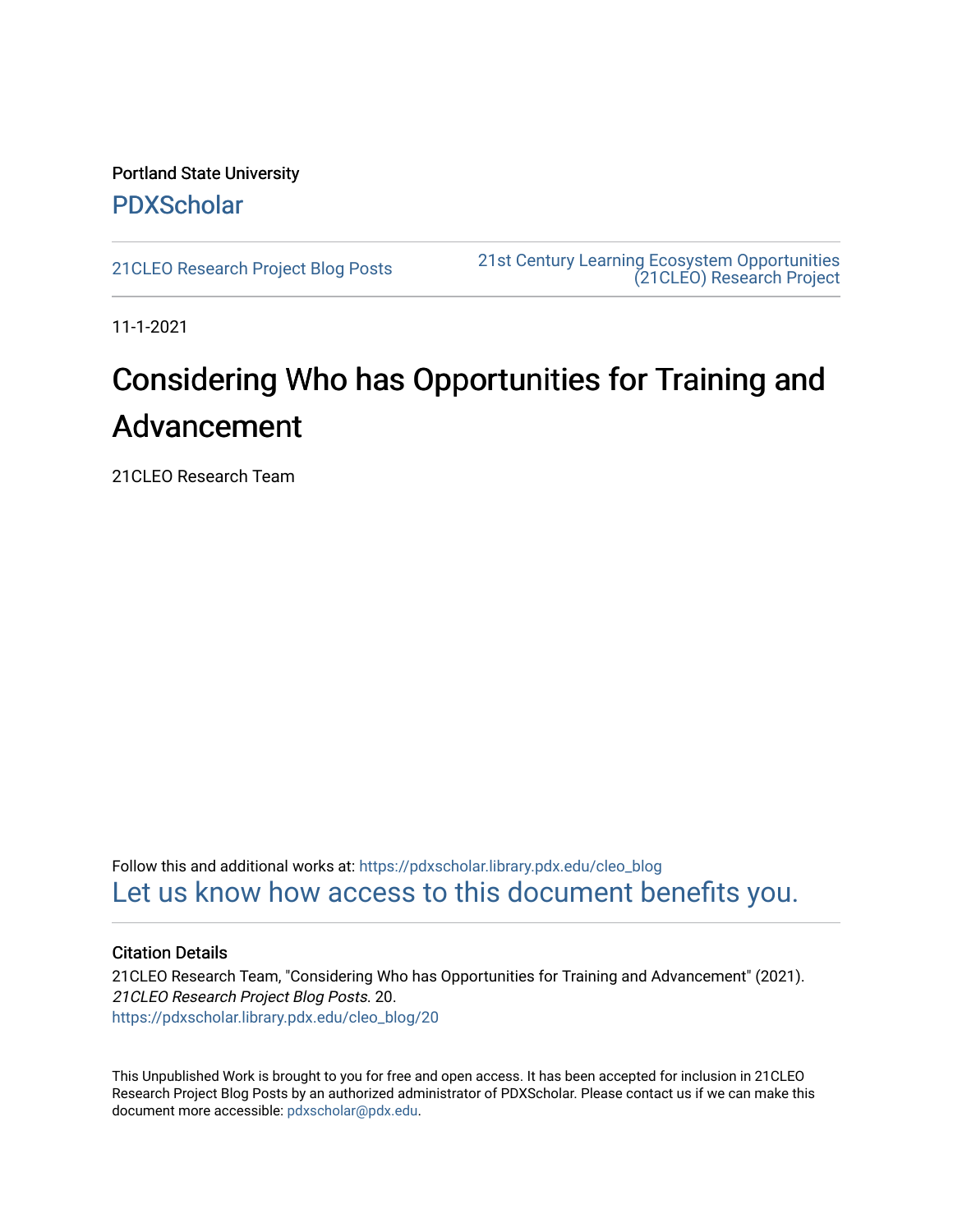



# **Considering Who has Opportunities for Training and Advancement**

by 21CLEO Research Team | Nov 1, 2021 | 21 CLEO, Announcements



A goal of our research is to understand characteristics of employer-supported learning that may lead to advancement. In our work to date, we have come to understand that it is not necessarily the existence of educational opportunities that matter, but instead whether or not learners are recruited to participate, supported through their engagement, and shown how their skills can be leveraged for advancement.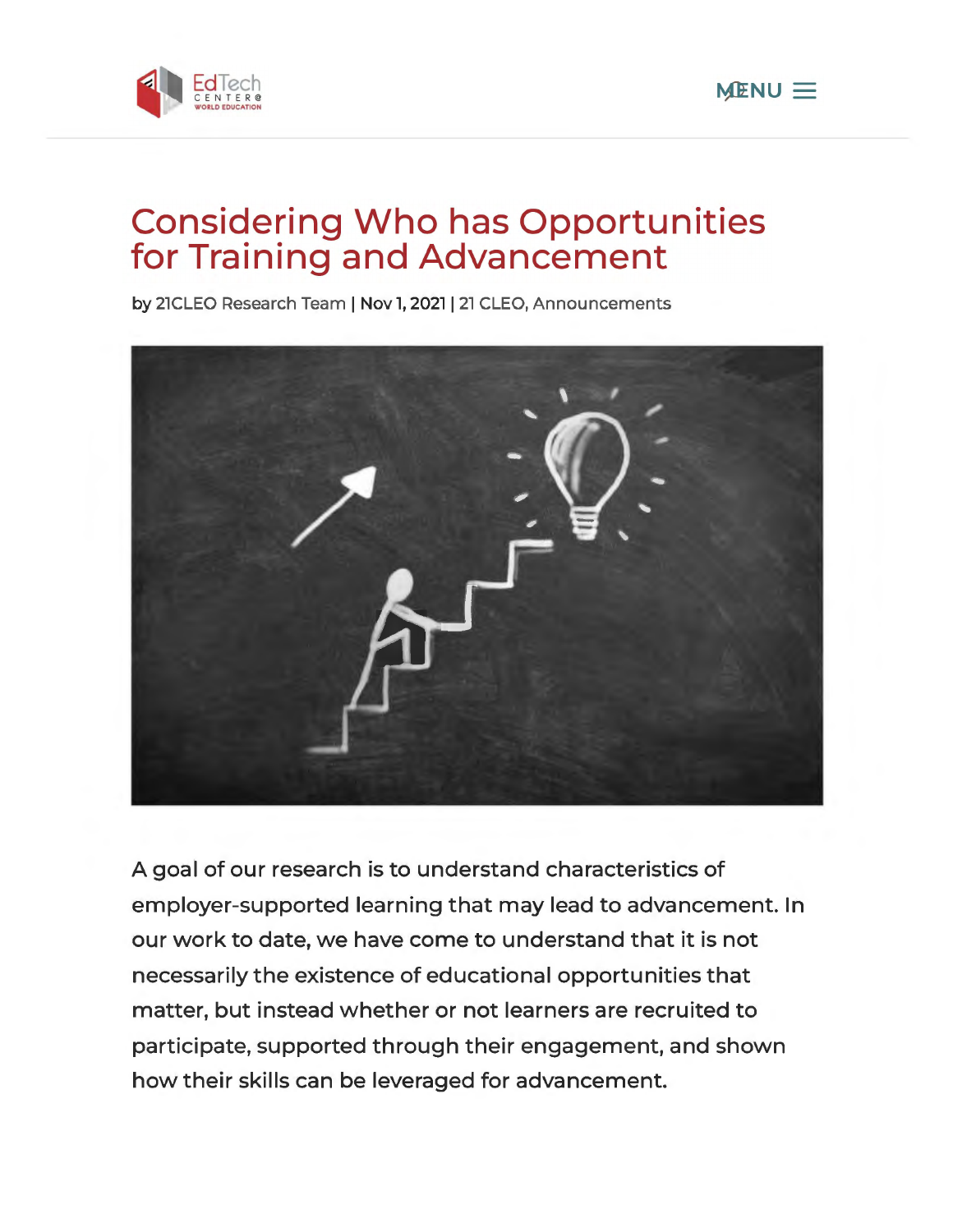The different learners we interviewed had very different stories to share about whether or not they were invited to engage in learning that ultimately led to advancement. Our data has suggested that the level of engagement from direct supervisors, managers, or human resource professionals at their workplace makes a difference. These stakeholders hold positions of power and can determine whether or not the learners are identified as workers who are 'ready for' training and advancement. This has led us to wonder how learners signal they are "ready" or "a good fit" and how managers, supervisors, or other mediators of such opportunities notice them.

The three working learners featured in this blog post represent contrasting experiences that help us to understand the level and quality of support from such mediators as has become evident in our research, and the results on the careers of these learners. All names used are pseudonyms.

# ljakoo: Sought-Out Opportunity Elsewhere

- Immigrant from Eritrea; multilingual; home language not English
- Higher education degree and work as a financial sector professional in Eritrea
- Single mother of young children
- Stretched by long commute, pre-dawn shift start, & two jobs



• Technologically-curious problem solver

#### **Advancement History**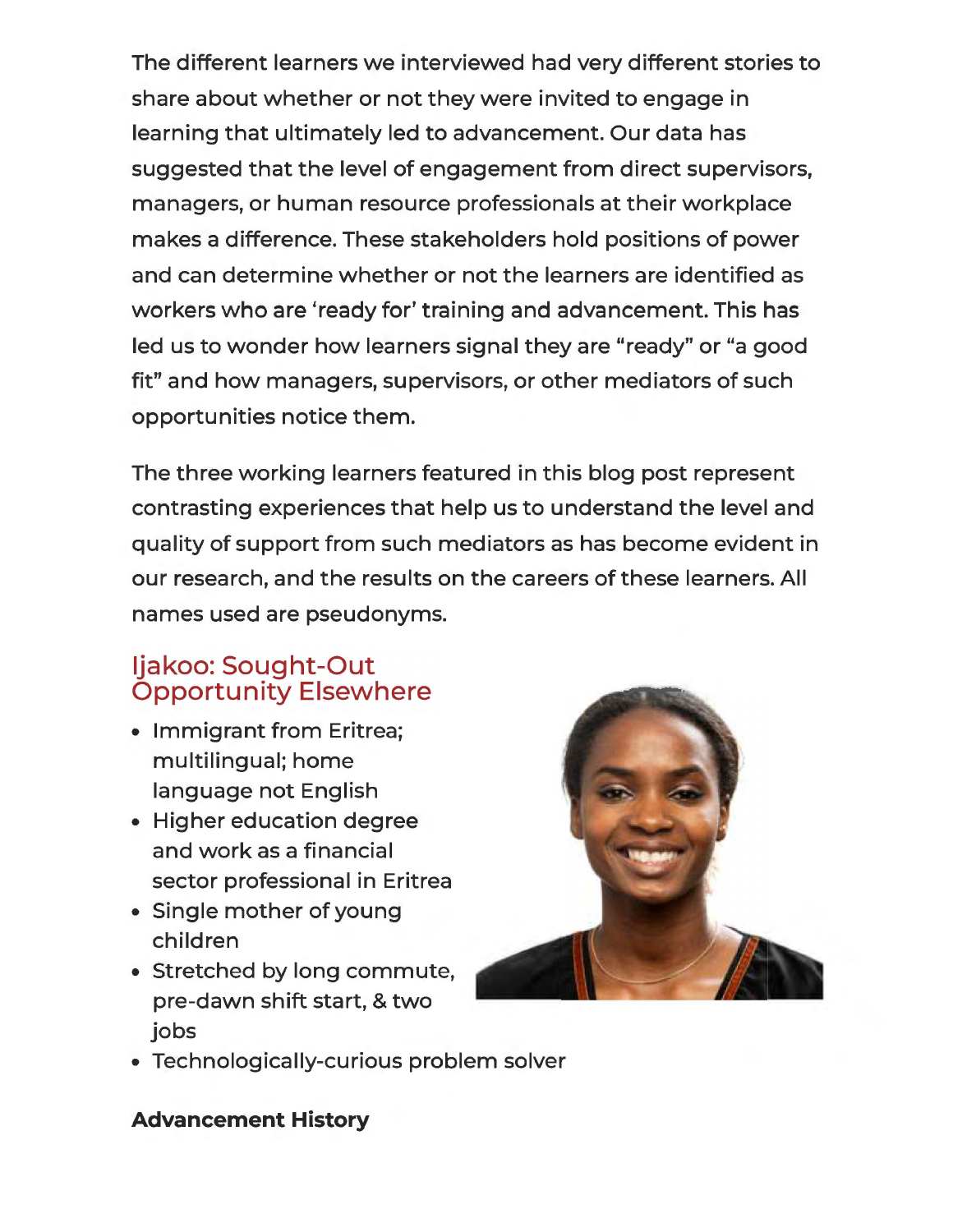- Employer referred her to workplace ESOL class at a large regional airport
- Received no proactive guidance for advancement, nor credentialing opportunities
- Stuck in two dead-end frontline service jobs at the airport

#### **To What End?**

- Left employment at the airport; new employer offers better schedule
- Sought out a workforce development opportunity provided by aCBO
- Studying for tech support certification, course paid for by CBO
- Once certified, can work from home

I like to find a problems and solve things.... If I follow my hobbies, it's better. For my family, I have gifts. Like I said because i'm single mom, so I just want to do my own thing on my schedule.

#### Muhazzin: Supportive Supervisor Facilitates Advancement

- Immigrant from Pakistan
- Higher education degree in home (MBA)
- Taxation and Finance professional in home country



- Multilingual; home language not English, but learned English in elementary school
- Divorced; left career & moved to US to stay close to children
- Assists parents who do not speak English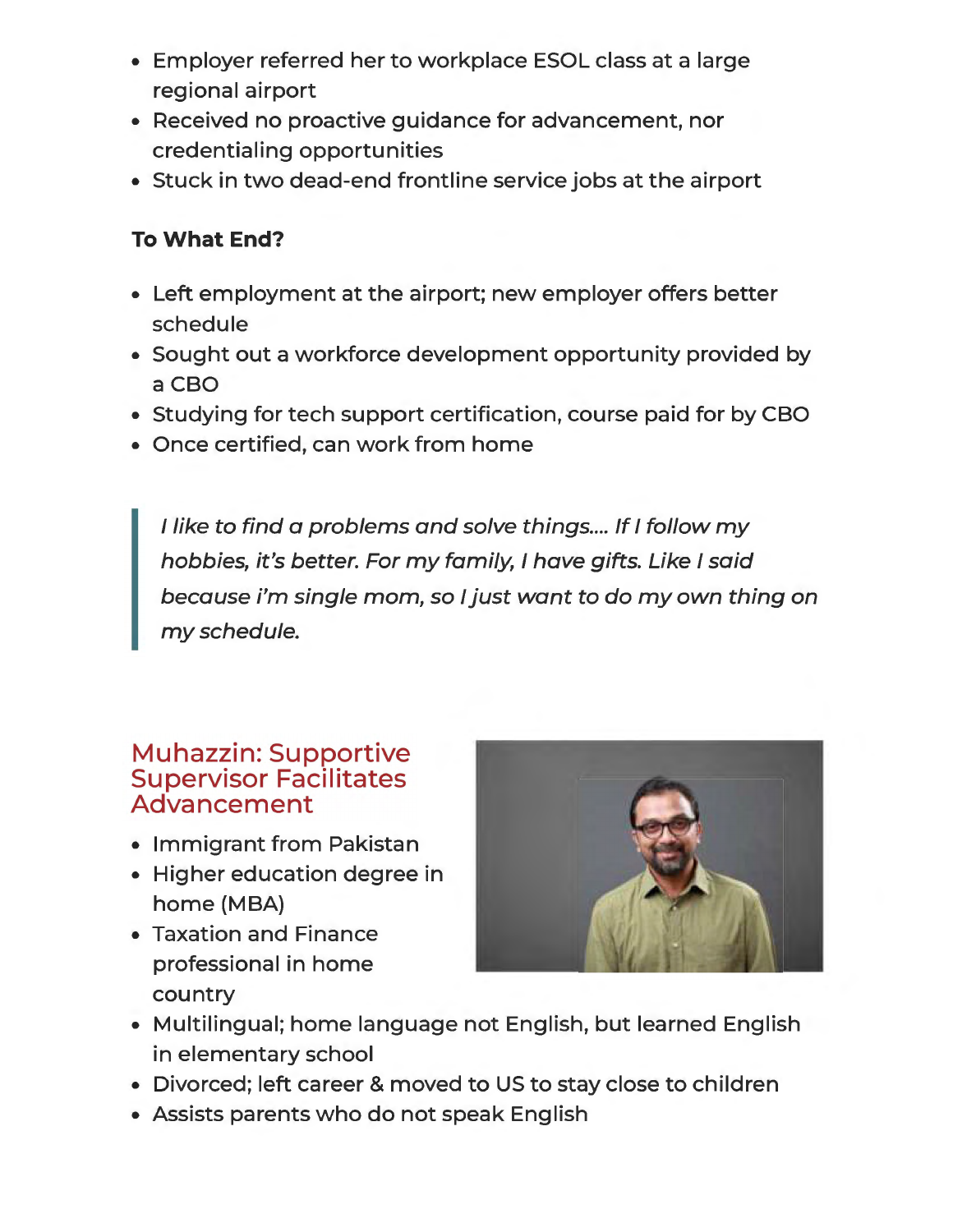#### **Advancement History**

- Workplace ed opportunities (supervisory program)
- Proactive guidance and supports from supportive supervisor
- Career advancement steps made clear

## **To What End?**

- Promoted
- Viewed as a key play and leader on team

My supervisor, he helped me a lot.... he gave me a lot of internal material to understand the work what I am assigned to .... actually I submitted my project on those information what he provided me." My supervisor said "I will help you out... I will call your name on every meeting and let you talk about different issues like just normal routine issues, so your hesitation or maybe your communication is better.

#### Destiny: Different Supervisors - Different **Experiences**

- African American woman
- Some college courses but no degree
- Regularly participates in learning to improve her skills
- No family caregiving responsibilities

# **Advancement History**

- Worked in hospitality for two years
- Tapped for supervisor position by manager James

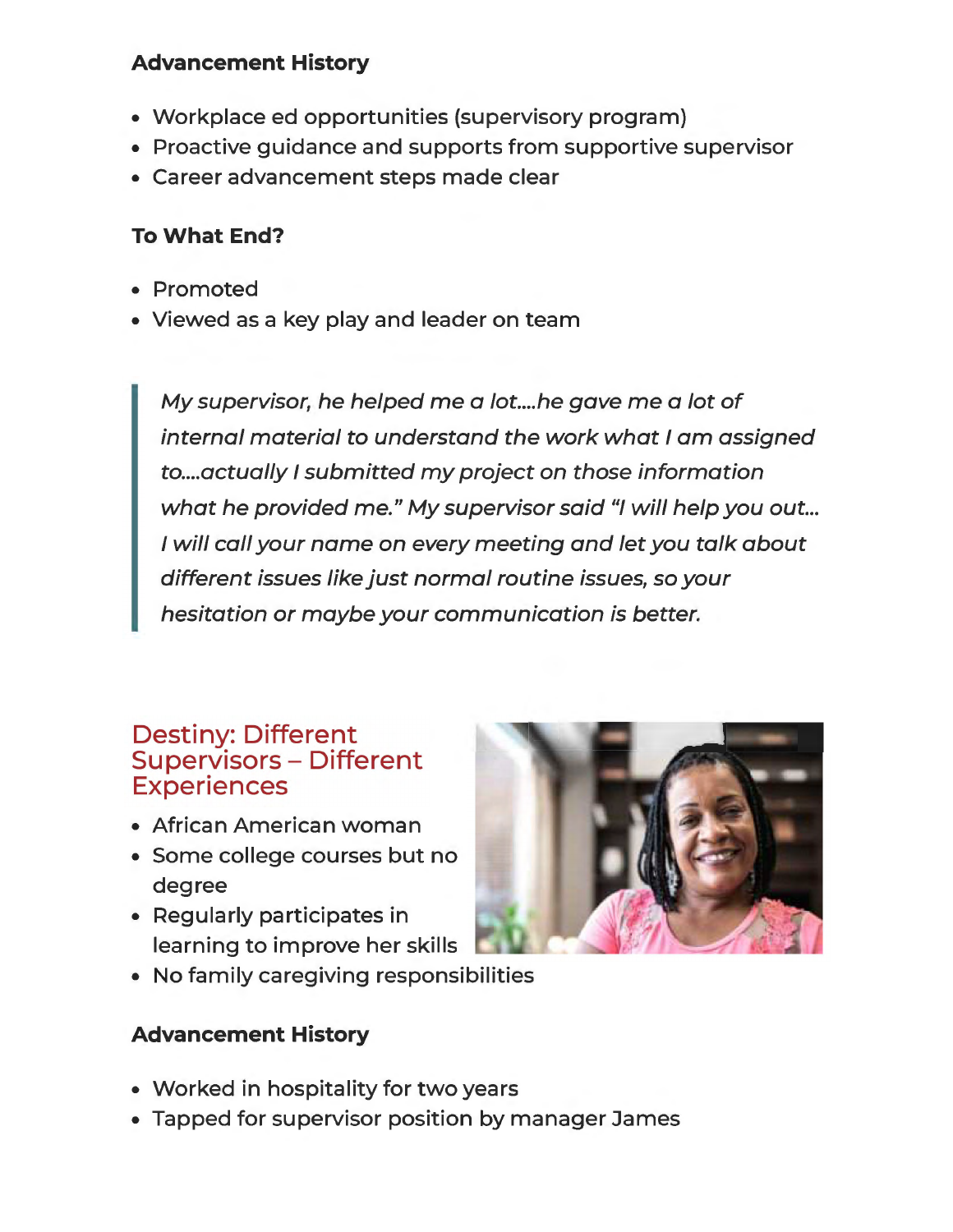- Manager James provided mentorship and on-the-job training until his position was eliminated
- General Manager Bob did not think she was ready and worked against her success

#### **To What End?**

- Was not given title to match responsibilities
- Was not given a raise when the rest of the department was
- Left the job and employer

I **feel very proud of myself ...** I **was able to get the position and they saw something in me** ... **and [Manager James] put enough trust in into me to know that** I **would be able to handle the position because it was really tough as a lot of responsibility. And with [General Manager Bob],** I **felt discouraged and like a burden, you know, not an asset .** ... **a lot of strikes per se that were against me. I'm black. I'm female and** I **was overweight. So,** I **think all those things had something to do, with how [General Manager Bob] felt about me.** 

These three contrasting working learners' experiences indicate that there is no simple route from training to advancement. The presence of individuals who played a mediating role appears to have an impact on whether or not an individual gets tapped for training or learning opportunities, and what those learning opportunities may lead to next. Mediators, many of whom are supervisors in our data, can shape educational participation in training, and these opportunities can serve as a bridge or a barrier to working learner advancement.

On one hand, supportive mediators might take a proactive approach to move a frontline worker along a career path. Like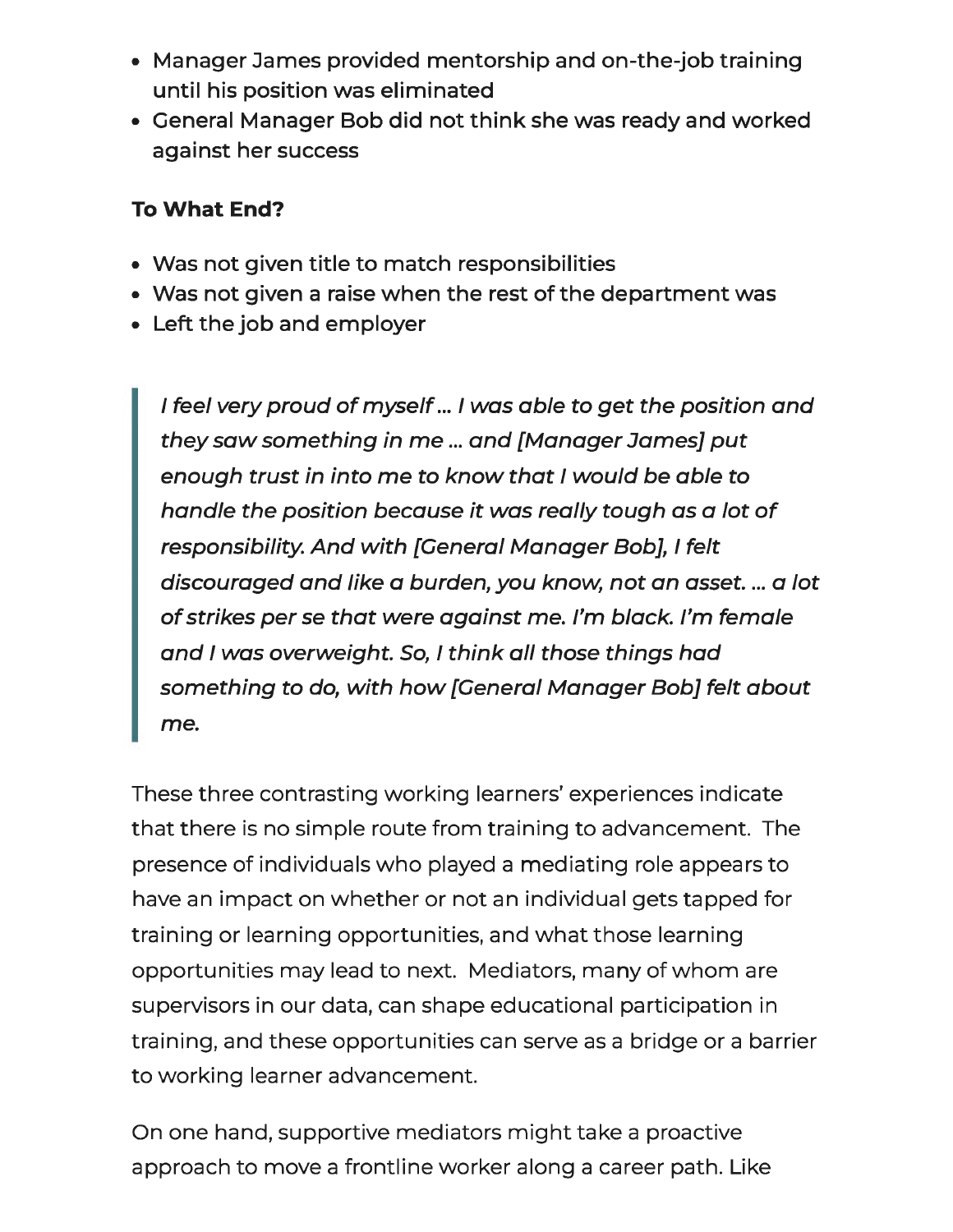Muzzahin's supervisor, who did not dismiss Muzzahin's potential because of his language proficiency, they see 'assets' where others might see limitations or may just not 'see' a worker. On the other hand, lkajoo was not given any credentialing or advancement opportunities and Destiny was led to feel "like a burden...a lot of strikes per se that were against me."

We are not alone in noting that the quality of supervision is a key element of worker satisfaction and access to advancement. The Aspen lnstitute's Jaime Fall, writing for Upskill America in Upskilling Done Right, touches on the importance of evaluating manager performance based on their successful "development" of employees and "reward for those who do a good job". The first hand experiences of working learners suggests that the active role supervisors and managers play in encouraging participation in learning makes a difference. Furthermore, learners benefit when these mediators thoughtfully and holistically consider workers' past experiences.

We offer the questions that follow, organized by factors that play into advancement, to help supervisors, educators, and other mediators of worker learning to consider as they work to maximize access to and benefit of the learning opportunities they provide.

#### **Working Learners**

l. What assets did each learner bring to the workplace that might be drawn on to assist in their advancement?

2. Who typically makes decisions about what an "asset" is in a workplace?

## **Opportunities**